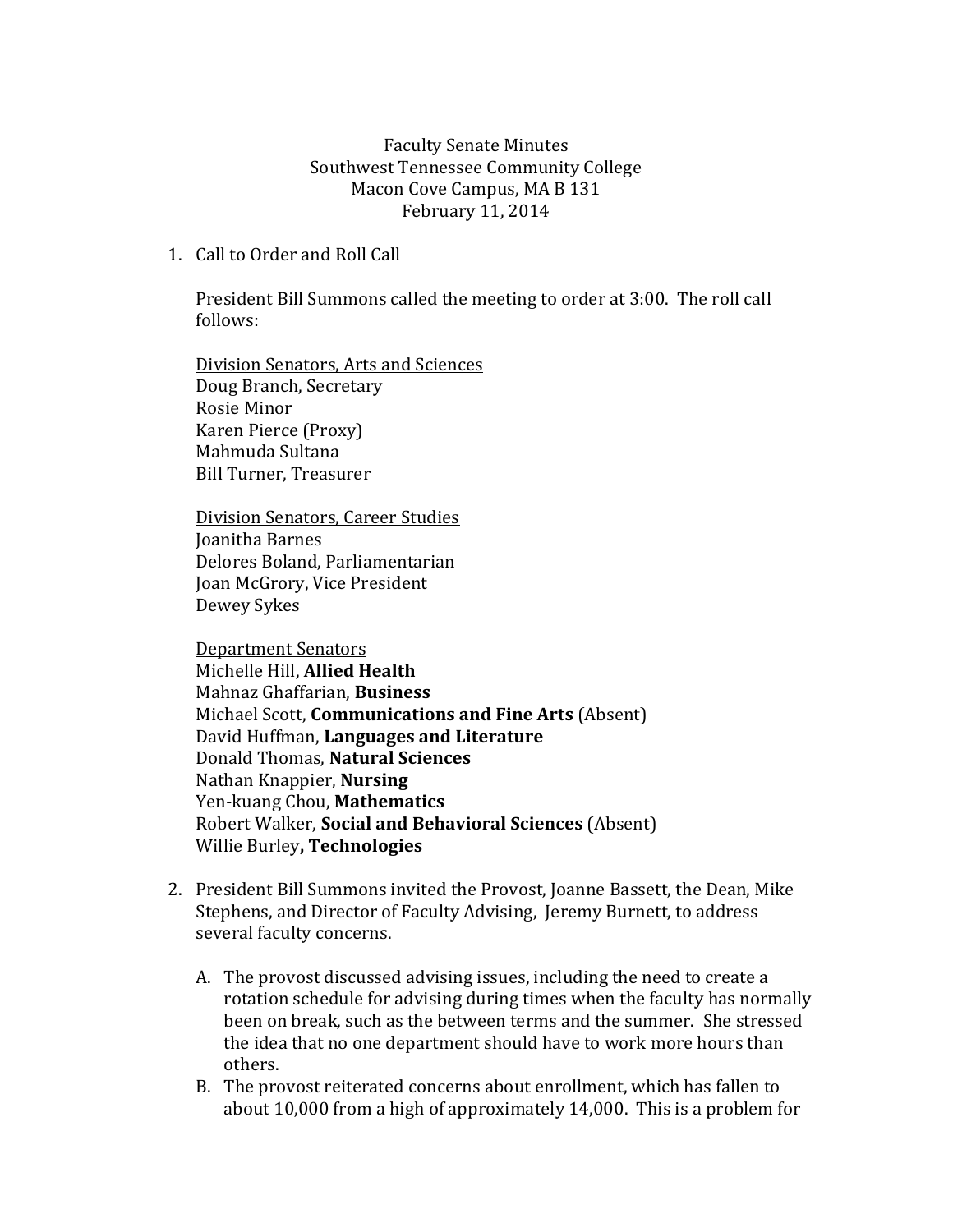many reasons, not the least of which is that we depend financially upon tuition dollars.

- C. She announced that President Essex and the vice president for financial and administrative services Ron Parr would conduct an open forum on Friday, Feb. 21, where they would discuss the budget. Bassett cautioned that the news would be sobering.
- D. Bassett reported that the schedule for construction of the new nursing building is on target and might possibly be completed in time for classes beginning in Fall Semester 2014. She also reported that, while we have raised 1.5 million dollars for the Workforce Development Building, another 1.5 million is needed.
- E. She expressed concern about the number of students who take their financial aid money and leave school. She noted that the administration is exploring the possibility of disbursing financial aid money in installments rather than all at once in order to cut down on the problem.
- F. She mentioned that the administration is moving ahead in its investigation of the possibility of initiating a smoke-free campus policy.
- G. Burnett distributed data from Advisortrac, summarizing how many students were advised during our spring registration. That chart is appended to the minutes.
- H. Burnett addressed concerns about Advisortrac crashing, making accurate record keeping impossible. He said this is unacceptable to him, but he did note that crashes had been quickly repaired. He said that the system becomes slow when about 74 people use it and sometimes crashes when the number reaches 135.
- I. Burnett addressed the problem of advisors not knowing what Learning Support classes students need. The system for alerting advisors, Custom Campus, has been turned off because it hadn't been upgraded to reflect the new "module" style instruction being used in learning support. He hopes that a newly refined and working system will be running soon.
- J. In response to a question about why advisors do not have, in Banner, access to information about what Learning Support classes students need, Bassett said she would speak to Michael Boyd about granting that access to everybody.
- K. Senators and other faculty members expressed frustration that, when advising students during "off" times, there is often nobody to call if a question arises.
- 3. An open discussion ensued:
	- A. The discussion moved to topics having to do with enrollment, with many concerns expressed: students being purged wrongly; Monday, Wednesday, Friday classes being a hardship for students; financial aid snafus discouraging students from enrolling, the Admissions Office losing transcripts, and others. Bassett strongly encouraged that faculty aid in the retention effort by providing a personal touch, telephoning students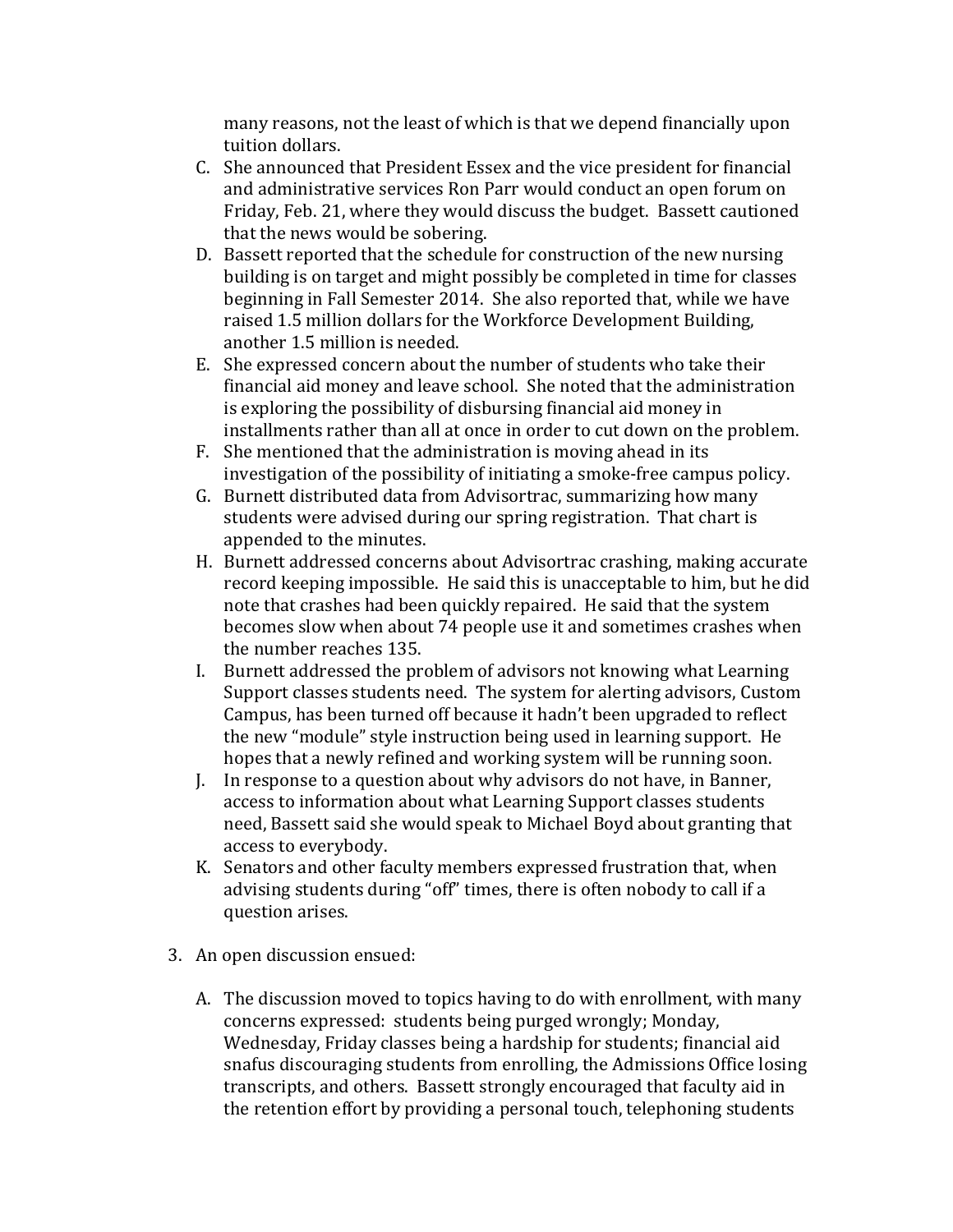who have missed classes, talking with the students about difficulties, and generally letting them know that faculty care about their success.

- B. Concerning complaints that faculty had been asked to say that students had been reporting as non-attending "in error" when faculty made no such error, Bassett strongly stressed that faculty should not say they made an error if they did not.
- C. Burnett explained the new process for student withdrawals. This new process has been designed to alleviate the problem of students withdrawing from classes they might have been able to complete successfully. Burnett stressed that this is a pilot program and encouraged the faculty to take notes on strengths and weaknesses so that the program could be improved in the future.
- D. An issue concerning classroom changes was discussed. Faculty and department heads have complained that moving a class from one room to another, when such changes would improve instruction, have been extremely difficult, even when classrooms are available. Bassett said she would discuss the matter with Barbara Roseborough.
- E. Senators brought up the issue of faculty being asked to volunteer their time for advising and other duties even when they are not under contract. The argument is that the volunteering burden falls disproportionately on the faculty, especially those who do not feel empowered (because of their lack of tenure) not to volunteer. Bassett stressed that when the administration asks for volunteers, nobody should feel pressured to respond but should do so only if they are available and wish to help.
- F. Senators expressed concern that faculty may be losing the 1/32 pay scale for summer classes. Bassett noted that chairs have been asked to create a rotating schedule that would allow some faculty to work at that pay rate but not others. Faculty who are not offered 1/32 one summer should be at the top of the list for the following summer. Senators urged the provost to make a decision soon about summer pay as many would want to seek summer jobs if classes at the 1/32 rate were not available.

Bassett, Burnett, and Stephens excused themselves so that the Senate could continue its regular business.

- 4. Reports from Senate officers and Senate committees
	- A. Faculty Advising Handbook Committee: Delores Boland requested that a separate heading be given on the Senate website for the Faculty Advising Handbook. It was moved, seconded, and approved that we ask the webmaster to create this.
	- B. Summons asked senators to talk to their constituencies about two TBR matters: whether ASL should be accepted as a foreign language and an initiative at the state level to begin statewide selection of textbooks, specifically history textbooks that downplay focus on the topics of Native Americans and African-American slavery.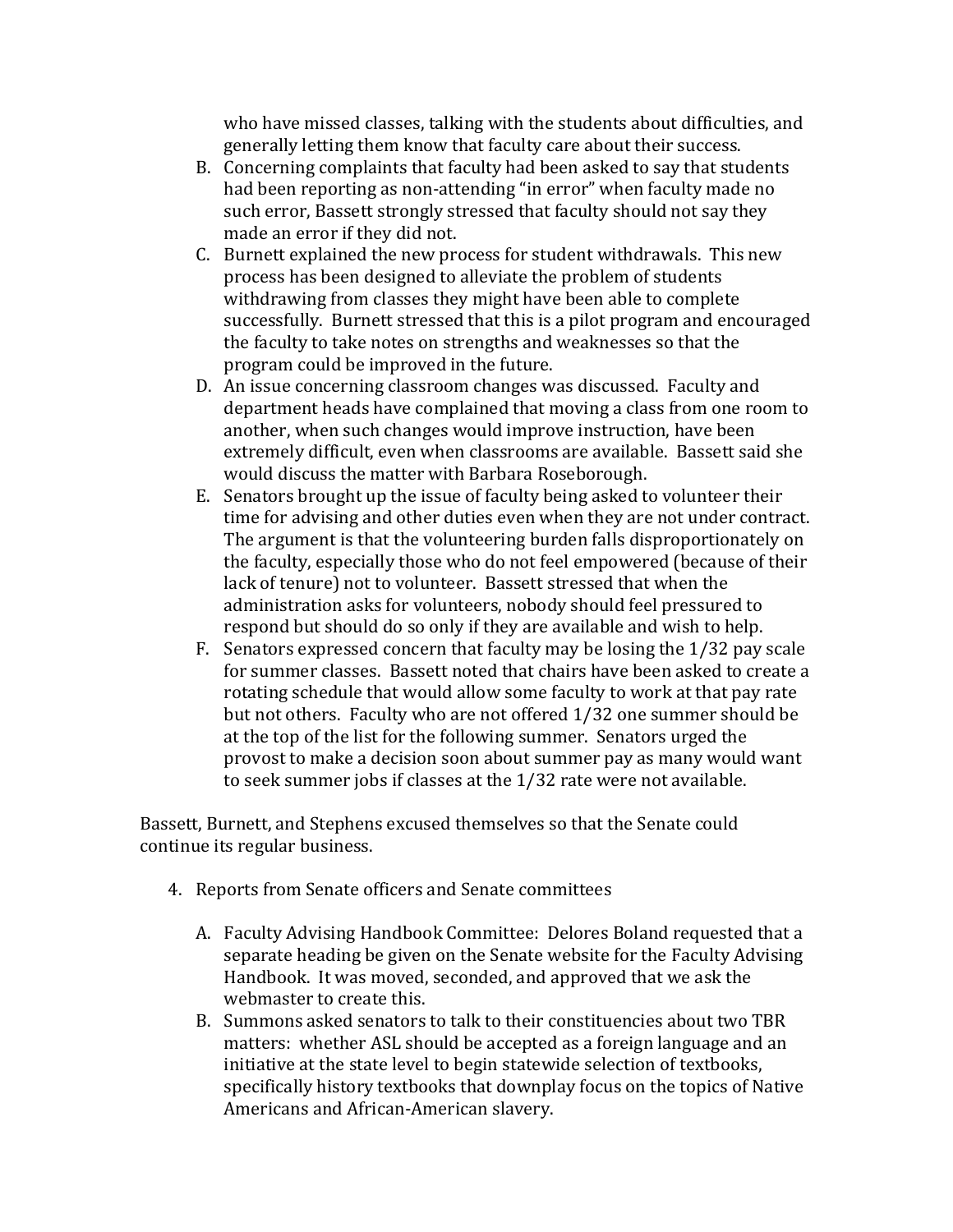- C. Joan McGrory disseminated a handout about the upcoming elections, clarifying which current senators' terms are ending this year.
- D. McGrory asked for volunteers for the Election Committeee. Joanitha Barnes volunteered for Term 1, Annie Sultana and Mahnaz Ghaffarian volunteered for Term 2. One more committee member is needed.
- 5. President Bill Summons adjourned the meeting at 5:30.

Respectfully Submitted, Doug Branch Faculty Senate Secretary